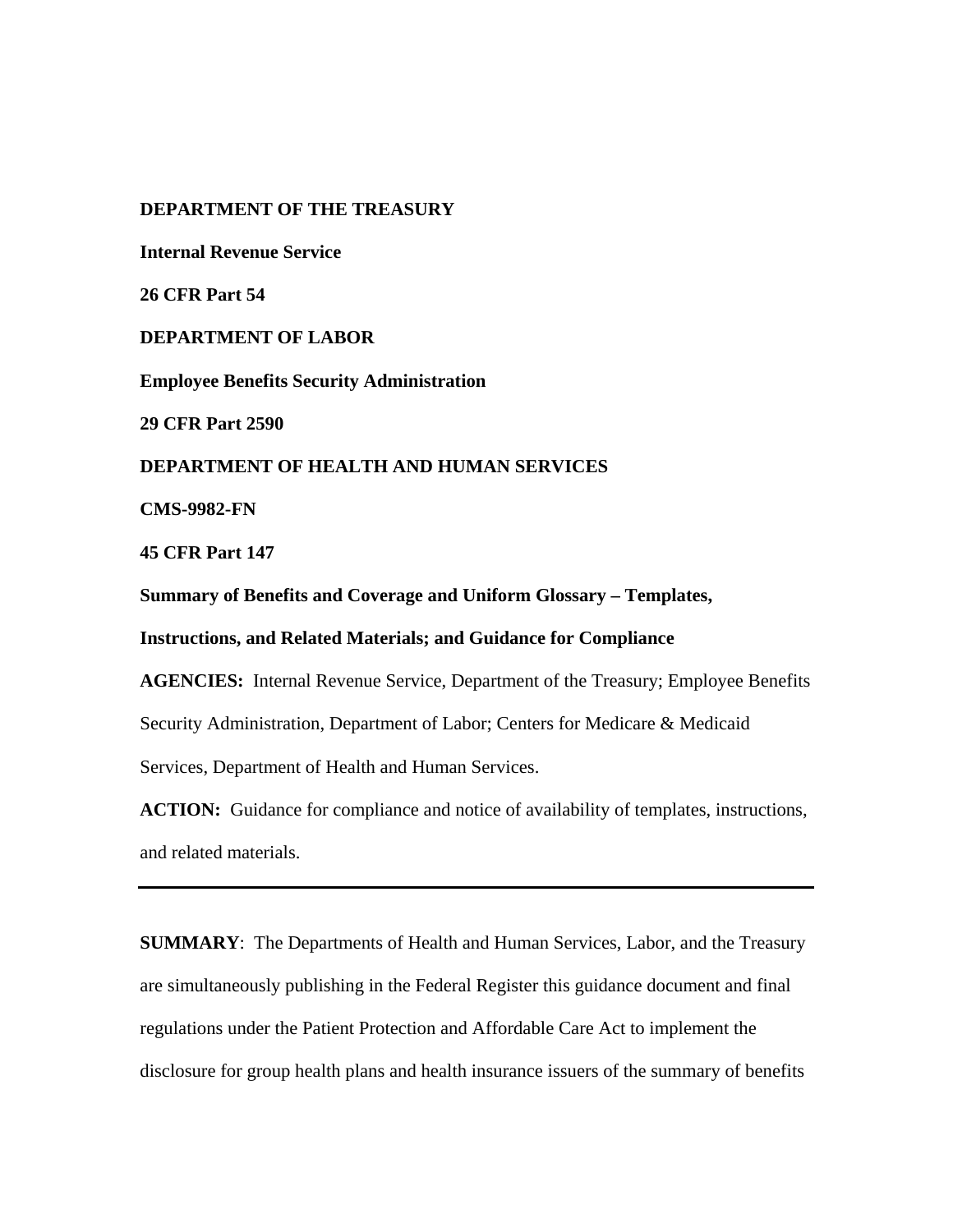and coverage (SBC), notice of modifications, and the uniform glossary. This guidance document provides guidance for compliance with section 2715 of the Public Health Service Act and the Departments' final regulations, including a template for the SBC, instructions, sample language, a guide for coverage example calculations, and the uniform glossary.

**FOR FURTHER INFORMATION CONTACT:** Amy Turner or Heather Raeburn, Employee Benefits Security Administration, Department of Labor, at (202) 693-8335; Karen Levin, Internal Revenue Service, Department of the Treasury, at (202) 622-6080; Jennifer Libster or Padma Shah, Centers for Medicare & Medicaid Services, Department of Health and Human Services, at (301) 492-4222.

**CUSTOMER SERVICE INFORMATION:** Individuals interested in obtaining information from the Department of Labor concerning employment-based health coverage laws may call the EBSA Toll-Free Hotline at 1-866-444-EBSA (3272) or visit the Department of Labor's website (http://www.dol.gov/ebsa). In addition, information from HHS on private health insurance for consumers can be found on the Centers for Medicare & Medicaid Services (CMS) website

(http://www.cms.hhs.gov/HealthInsReformforConsume/01\_Overview.asp) and information on health reform can be found at http://www.healthcare.gov.

## **SUPPLEMENTARY INFORMATION:**

I. Introduction

 The Departments of Health and Human Services (HHS), Labor, and the Treasury (the Departments) are taking a phased approach to issuing regulations and guidance implementing the revised Public Health Service Act (PHS Act) sections 2701 through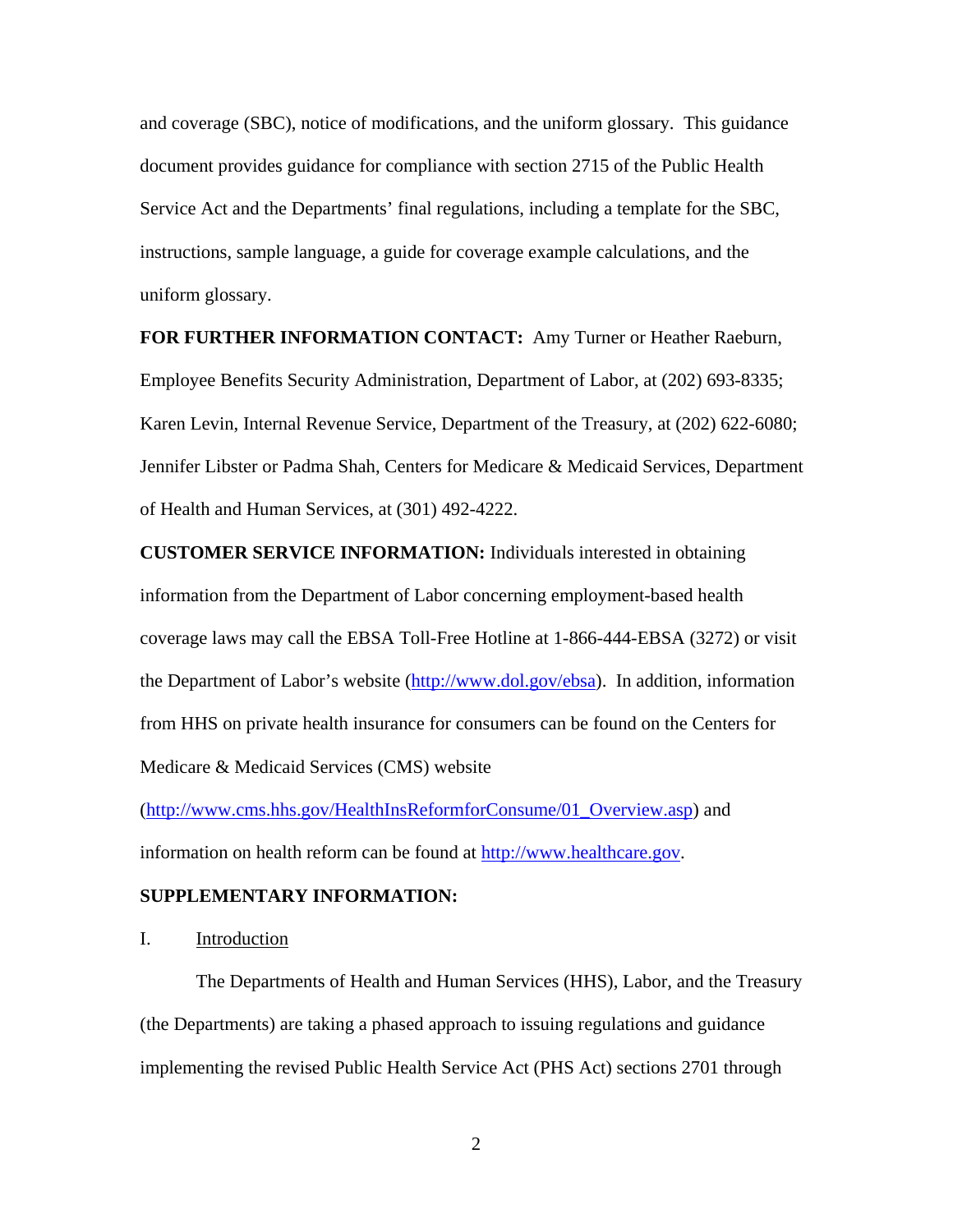2719A and related provisions of the Patient Protection and Affordable Care Act (Affordable Care Act). $1$  Section 2715 of the PHS Act directs the Departments to develop standards for use by a group health plan and a health insurance issuer in compiling and providing a summary of benefits and coverage (SBC) that "accurately describes the benefits and coverage under the applicable plan or coverage." Section 2715 of the PHS Act also directs the Departments to provide for the development of "standards for the definitions of terms used in health insurance coverage." The statute directs the Departments, in developing such standards, to "consult with the National Association of Insurance Commissioners" (referred to in this guidance document as the "NAIC"), "a working group composed of representatives of health insurance-related consumer advocacy organizations, health insurance issuers, health care professionals, patient advocates including those representing individuals with limited English proficiency, and other qualified individuals."

After consultation with the NAIC, $^2$  on August 22, 2011, the Departments published proposed regulations to implement PHS Act section  $2715$ , as well as a companion document that proposed an SBC template (with instructions, sample language, and a guide for coverage examples calculations to be used in completing the SBC template) and a uniform glossary.<sup>4</sup> HHS also published on its website (at http://cciio.cms.gov, and accessible via hyperlink from www.dol.gov/ebsa/healthreform)

<sup>&</sup>lt;sup>1</sup> The Affordable Care Act also adds section  $715(a)(1)$  to the Employee Retirement Income Security Act (ERISA) and section 9815(a)(1) to the Internal Revenue Code (the Code) to incorporate the provisions of part A of title XXVII of the PHS Act into ERISA and the Code, and make them applicable to group health plans, and health insurance issuers providing health insurance coverage in connection with group health plans.

 $^{2}$  A summary of the NAIC's work can be found at 76 FR 52476-77, August 22, 2011.

<sup>&</sup>lt;sup>3</sup> 76 FR 52442, August 22, 2011.

<sup>4</sup> 76 FR 52475, August 22, 2011.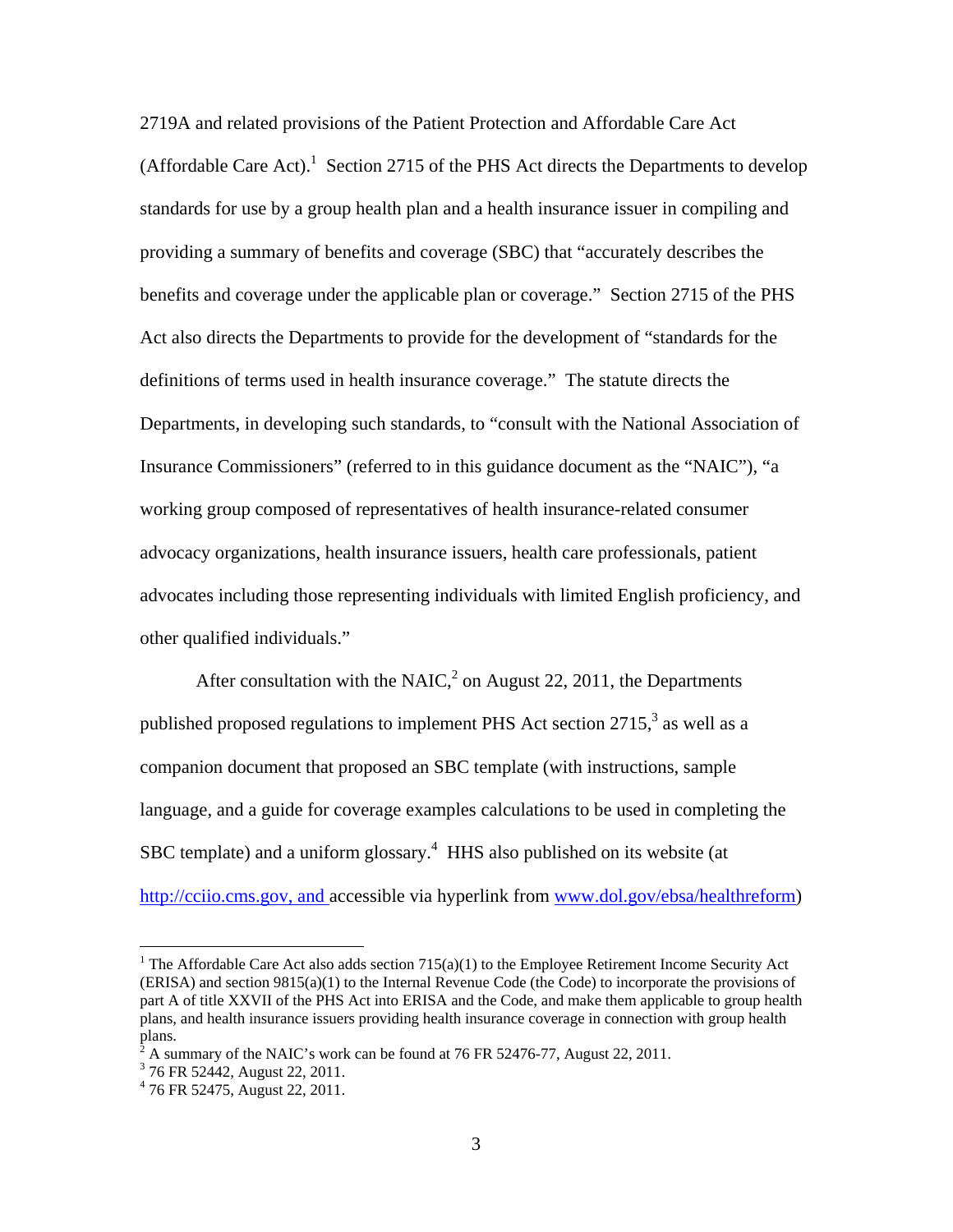the coding and pricing information necessary to perform calculations for the three proposed coverage examples. Comments were solicited on these materials.

 Final regulations under PHS Act section 2715 are being published elsewhere in this issue of the Federal Register (final regulations). This guidance document provides guidance for compliance with PHS Act section 2715 and the final regulations, including information on how to obtain the SBC template (with instructions and sample language for completing the template) and the uniform glossary. These items are displayed at www.dol.gov/ebsa/healthreform and www.cciio.cms.gov.

## II. Guidance

 $\overline{a}$ 

#### A. Documents authorized for the first year of applicability

This guidance document authorizes an SBC template (with instructions, samples, and a guide for coverage example calculations to be used in completing the SBC template), and the uniform glossary, to comply with the disclosure requirements of PHS Act section 2715, pursuant to paragraph (a)(3) of the final regulations.<sup>5</sup> These documents are authorized with respect to group health plan coverage and group and individual health insurance coverage for SBCs and uniform glossaries provided with respect to coverage beginning before January 1, 2014 (referred to in this guidance document as "the first year of applicability.")

The materials described in this guidance document are authorized by the Departments for the first year of applicability only; the Departments intend to issue updated materials for later years. Specifically, these documents do not provide language

<sup>&</sup>lt;sup>5</sup> This guidance makes references to various paragraphs of the final regulations. The final regulations are codified at 26 CFR 54.9815-2715, 29 CFR 2590.715-2715, and 45 CFR 147.200. However, for simplicity, this guidance refers only to the relevant paragraph of the three regulations instead of using three parallel, full citations.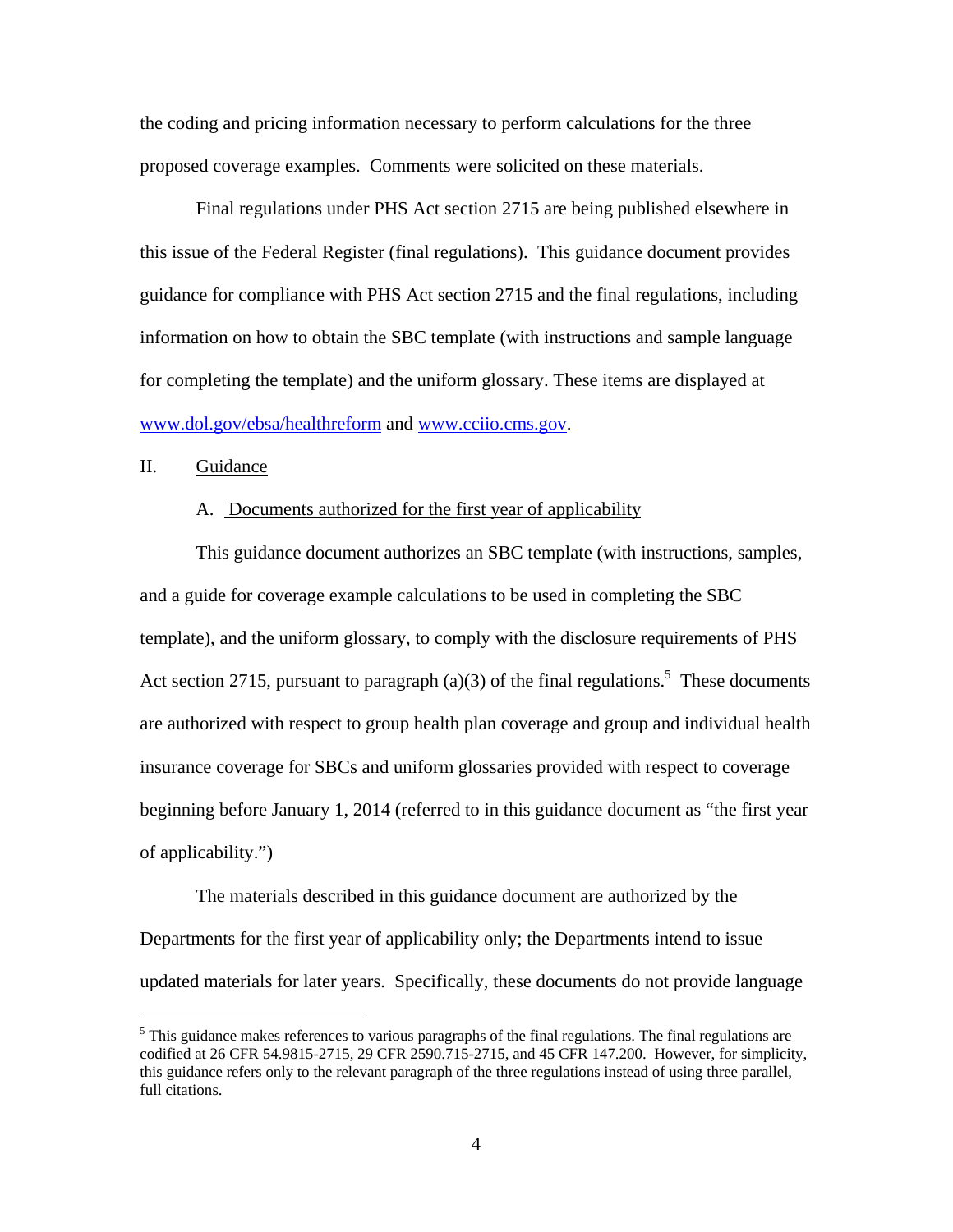to comply with paragraph  $(a)(2)(i)(G)$  of the final regulations, requiring a statement in the SBC about whether a plan or coverage provides minimum essential coverage and whether the plan's or coverage's share of the total allowed costs of benefits provided under the plan or coverage meets applicable minimum value requirements, because the final regulations do not require this material to be included in the first year of applicability. In addition, the Departments recognize that, beginning January 1, 2014, new market reforms<sup>6</sup> will take effect, which are expected to prompt additional changes to the SBC (for example, annual limits will no longer be permissible).

Finally, the documents described in this guidance document contain information for two coverage examples – having a baby (normal delivery) and managing type 2 diabetes (routine maintenance of a well-controlled condition). This approach differs from the documents published in connection with the proposed regulations, which included three coverage examples (relating to having a baby (normal delivery), breast cancer, and diabetes). The Departments received many comments asserting that the necessary calculations for the coverage examples would be costly and complicated. Commenters asked the Departments to add flexibility in use of the coverage examples and expressed concerns about misleading consumers about the costs of the health care services associated with the coverage examples. The Departments also received a number of comments that expressed concern about the high variability in treatment plans for patients with breast cancer and diabetes. Therefore, the Departments have modified the coverage examples requirements and will continue to evaluate these coverage examples, as well as

<sup>&</sup>lt;sup>6</sup> See Subpart I of Part A of Title XXVII of the PHS Act.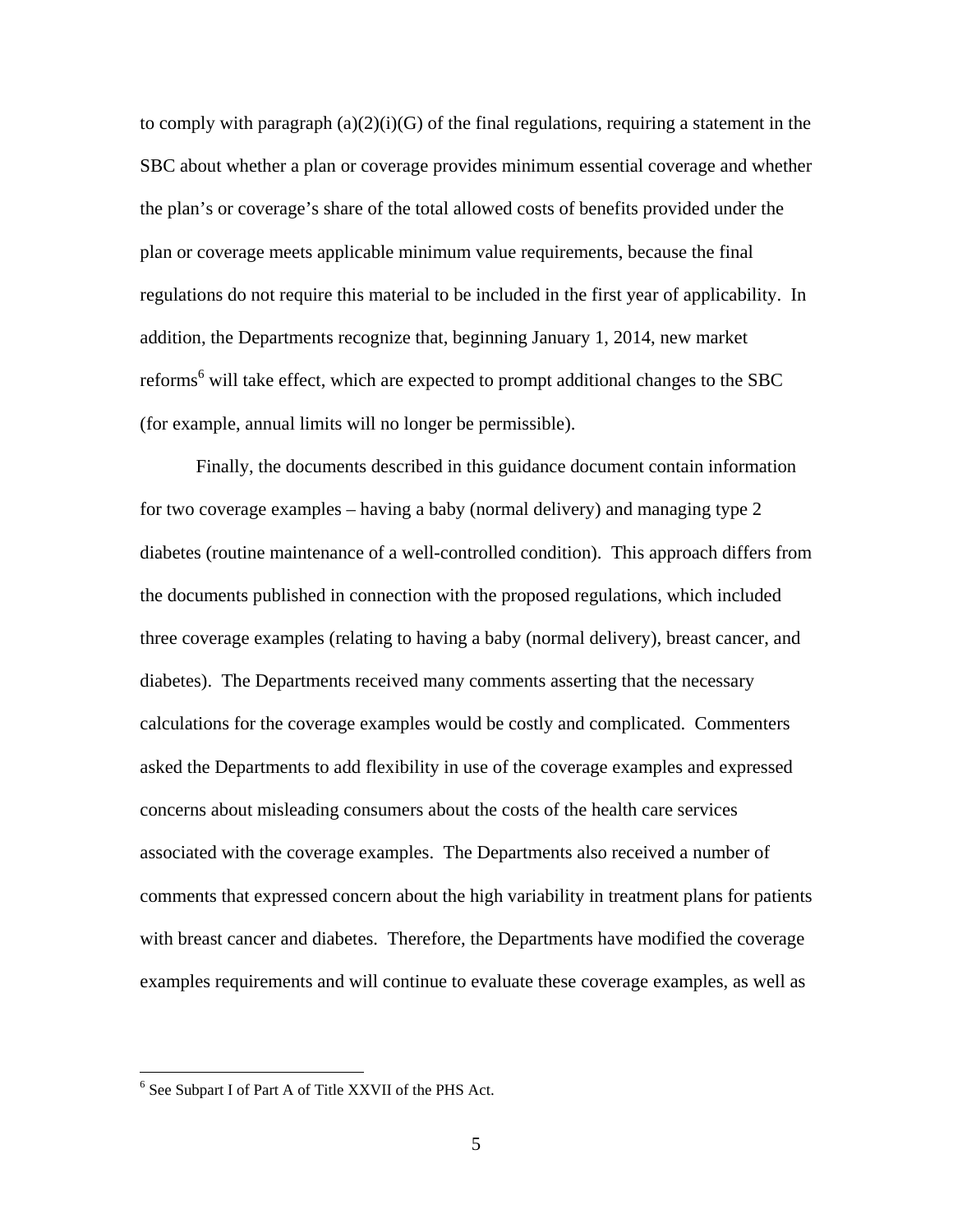others suggested by commenters.<sup>7</sup> Consumer testing performed on behalf of the NAIC<sup>8</sup> demonstrated that the coverage examples facilitated individuals' understanding of the benefits and limitations of a plan or policy and helped them make more informed choices about their options. Such testing also showed that individuals were able to comprehend that the examples were only illustrative. Additionally, while some plans provide useful coverage calculators to their enrollees to help them make health care decisions, they are not uniform across all plans and most are not available to shoppers, making it difficult for consumers to make coverage comparisons. Future guidance will add coverage examples and make other changes (including those described above) for SBCs required to be provided after the first year of applicability.

In addition to the materials described in this guidance document, HHS is providing (at http://cciio.cms.gov, also accessible via hyperlink from www.dol.gov/ebsa/healthreform) the specific information necessary to simulate benefits covered under the plan or policy for the coverage example portion of the SBC (including relevant medical items and services, dates of service, billing codes, and allowed charges), pursuant to paragraph  $(a)(2)(ii)$  of the final regulations. This information must be used for SBCs provided during the first year of applicability. Future guidance will make changes to this information for SBCs required to be provided after the first year of applicability.

### B. Appearance

 $\overline{a}$ 

<sup>8</sup> A summary of the focus group testing done by America's Health Insurance Plans is available at: http://www.naic.org/documents/committees\_b\_consumer\_information\_101012\_ahip\_focus\_group\_summar y.pdf, a summary of the focus group testing done by Consumers Union on the coverage examples is available at: http://prescriptionforchange.org/wordpress/wpcontent/uploads/2011/08/A\_New\_Way\_of\_Comparing\_Health\_Insurance.pdf.

 $7$  Examples suggested by comments included prostate cancer, colorectal cancer, hypertension, heart attack, stroke, major depression, and chronic kidney disease, among others.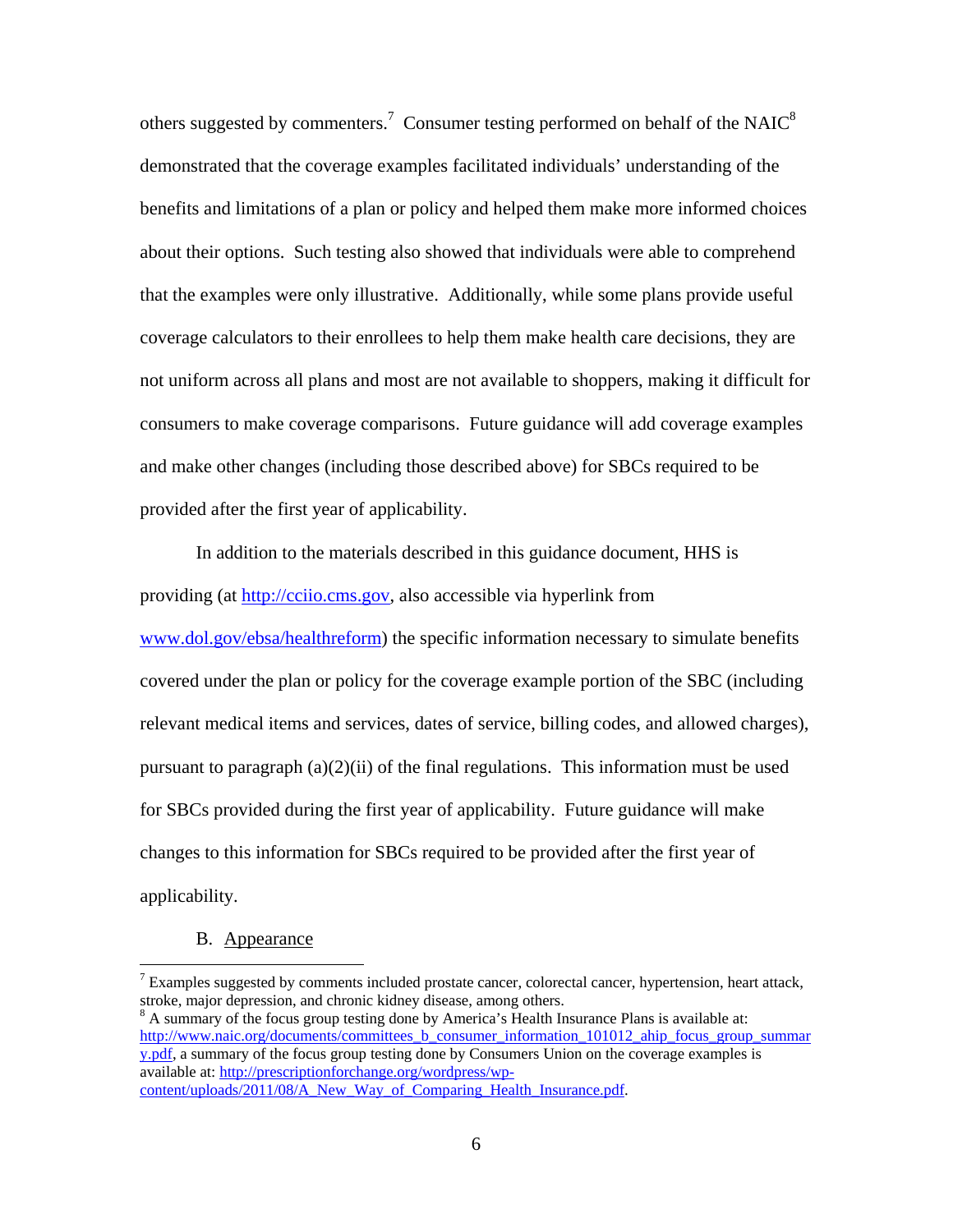The Departments' 2011 proposed regulations would have required that a group health plan and a health insurance issuer provide an SBC as a stand-alone document. This requirement was eliminated with respect to group health plan coverage in the final regulations (as discussed more fully in the preamble to the final regulations). Instead, the final regulations provide for the Secretaries to issue guidance for the form of the SBC. Consistent with the authority set forth in paragraph  $(a)(3)$  of the final regulations, with respect to group health plan coverage, the Departments authorize the SBC to be provided either as a stand-alone document or in combination with other summary materials (for example, a summary plan description), if the SBC information is intact and prominently displayed at the beginning of the materials (such as immediately after the Table of Contents in a summary plan description). For health insurance coverage provided in the individual market, the SBC must be provided as a stand-alone document. The Departments will review and monitor SBCs provided as part of other plan materials and may modify their guidance as to appearance for SBCs required to be provided after the first year of applicability in response to plan and issuer practices.

The NAIC stated in its December 2010 transmittal letter that the NAIC working group intentionally designed the layout and color of the SBC template. The Departments noted in the document published contemporaneously with the proposed regulations, however, that color printing may be costly and proposed that a plan or issuer would be compliant with the requirement to provide the SBC if it used either the color version as recommended by the NAIC or the grayscale version. The Departments are retaining that approach in this guidance document, and will allow the SBC to be provided either in color or grayscale.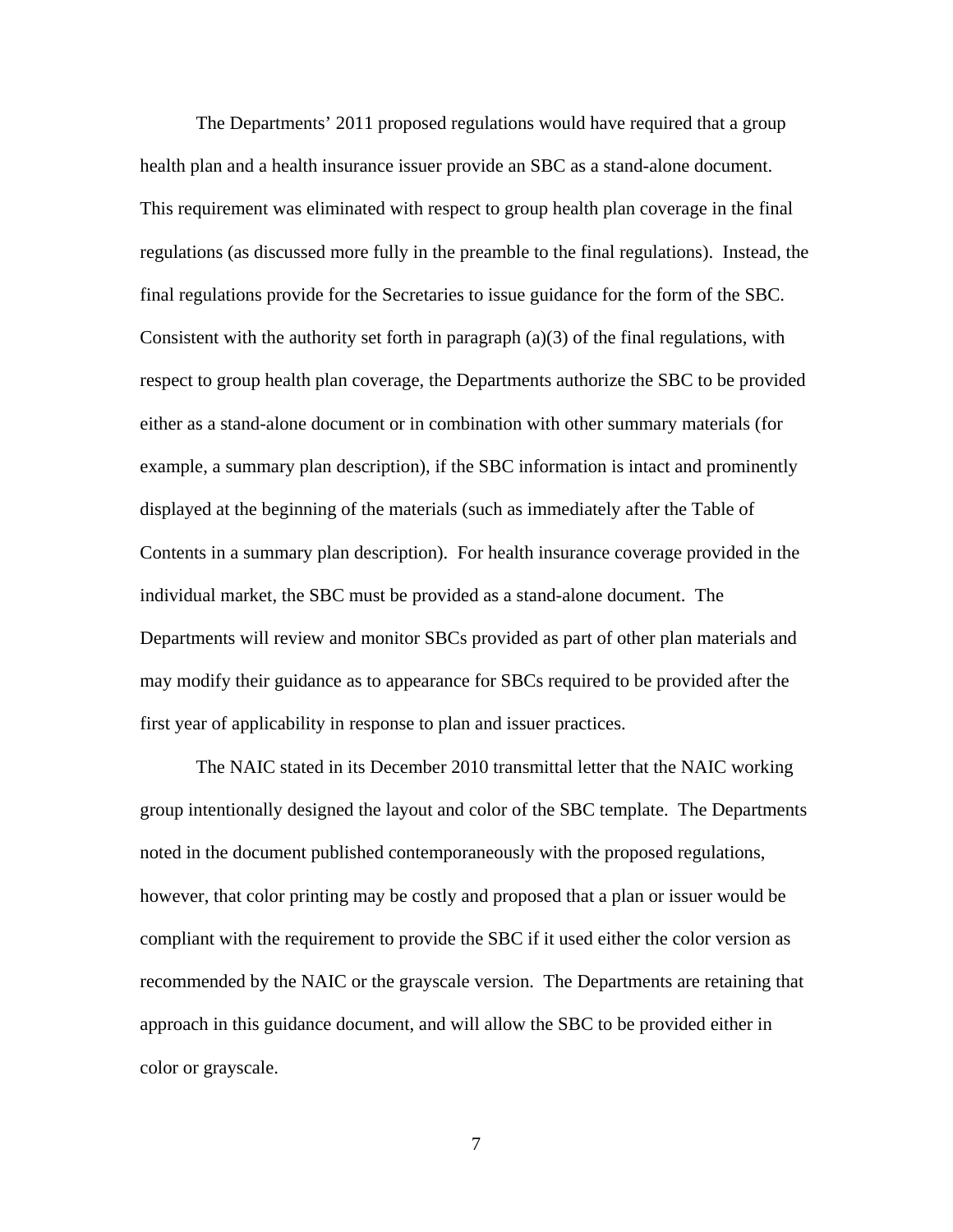#### C. Special rule

For group health plans and health insurance issuers in the group and individual markets, use of the full SBC template authorized by this guidance document is required, including for the first year of applicability. To the extent a plan's terms that are required to be described in the SBC template cannot reasonably be described in a manner consistent with the template and instructions, the plan or issuer must accurately describe the relevant plan terms while using its best efforts to do so in a manner that is still consistent with the instructions and template format as reasonably possible. Such situations may occur, for example, if a plan provides a different structure for provider network tiers or drug tiers than is contemplated by the template and these instructions, if a plan provides different benefits based on facility type (such as hospital inpatient versus non-hospital inpatient), in a case where a plan is denoting the effects of a related health flexible spending arrangement or a health reimbursement arrangement, or if a plan provides different cost sharing based on participation in a wellness program. The Departments intend to update the template instructions for SBCs required to be provided after the first year of applicability. Whether the need for a special rule becomes moot in light of additional instructions, or whether the need continues to exist, will be addressed in future guidance.

#### D. Language

PHS Act section 2715 requires group health plans and health insurance issuers to provide the SBC in a culturally and linguistically appropriate manner. Paragraph  $(a)(5)$ of the final regulations provides that a plan or issuer satisfies this requirement by following the rules for providing claims and appeals notices in a culturally and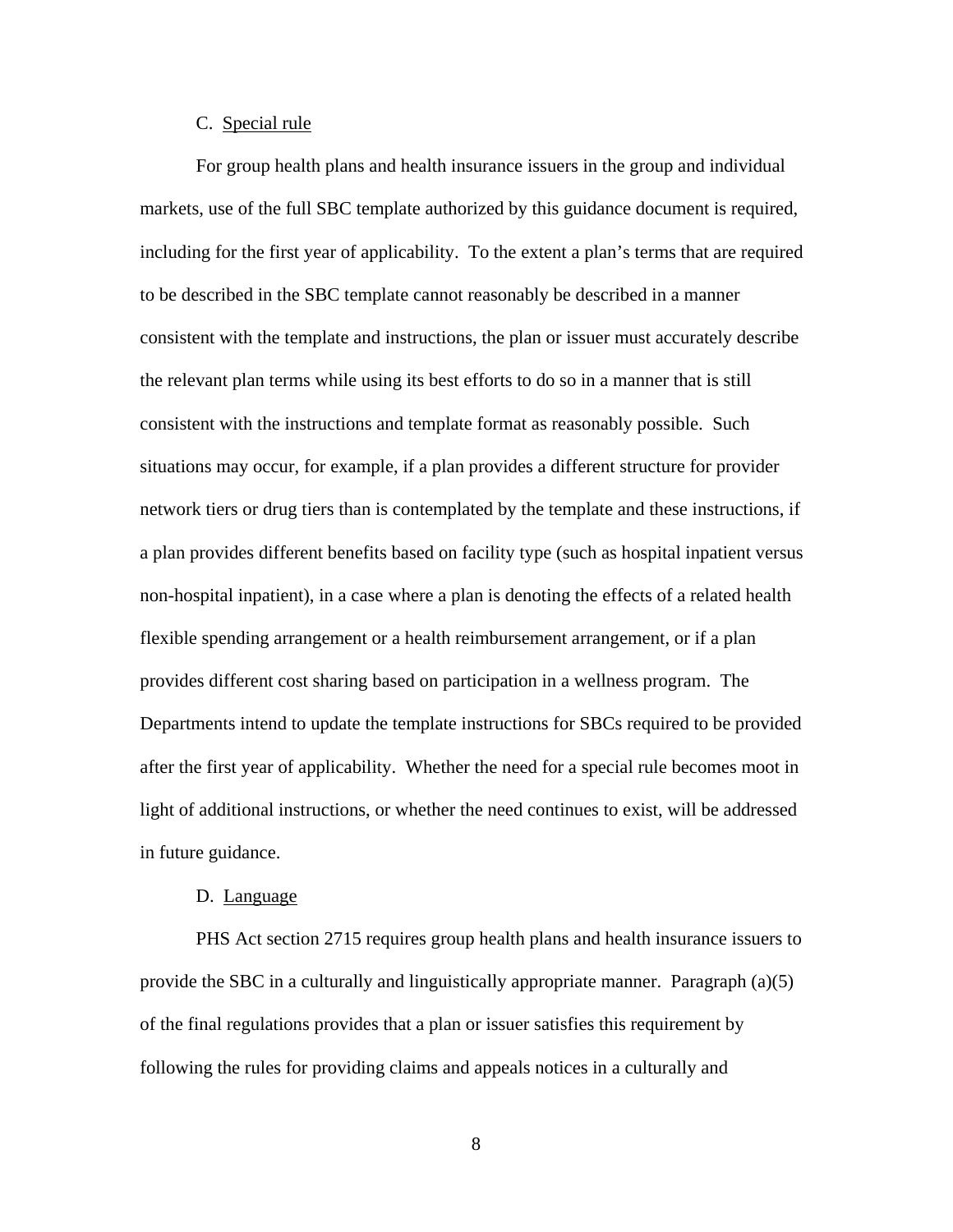linguistically appropriate manner under PHS Act section 2719, and paragraph (e) of its implementing regulations, as applied to the  $SBC$ <sup>9</sup> Under those rules, plans and issuers must provide notices in a culturally and linguistically appropriate manner when 10 percent or more of the population residing in the claimant's county are literate only in the same non-English language, as determined based on American Community Survey data published by the United States Census Bureau. At the time of publication of this guidance document, 255 U.S. counties (78 of which are in Puerto Rico) meet this threshold. The overwhelming majority of these are Spanish; however, Chinese, Tagalog, and Navajo are present in a few counties, affecting five states (specifically, Alaska, Arizona, California, New Mexico, and Utah).  $^{10}$ 

To help plans and issuers meet the language requirements of paragraph (a)(5) of the final regulations, as requested by commenters, HHS will provide (at http://cciio.cms.gov, also accessible via hyperlink from www.dol.gov/ebsa/healthreform) written translations of the SBC template, sample language, and uniform glossary in Spanish, Tagalog, Chinese, and Navajo. HHS may also make these materials available in other languages to facilitate voluntary distribution of SBCs to other individuals with limited English proficiency.

### III. Templates, Instructions, and Related Materials

As stated above, this guidance document authorizes documents to comply with the disclosure requirements of PHS Act section 2715, pursuant to paragraph (a)(3) of the final regulations. The Departments received comments in response to the previous

<sup>-&</sup>lt;br>9

 $\overline{10}$  The Departments publish guidance on their website with a list of the counties that meet this threshold. This information is available at www.dol.gov/ebsa/healthreform and http://cciio.cms.gov/.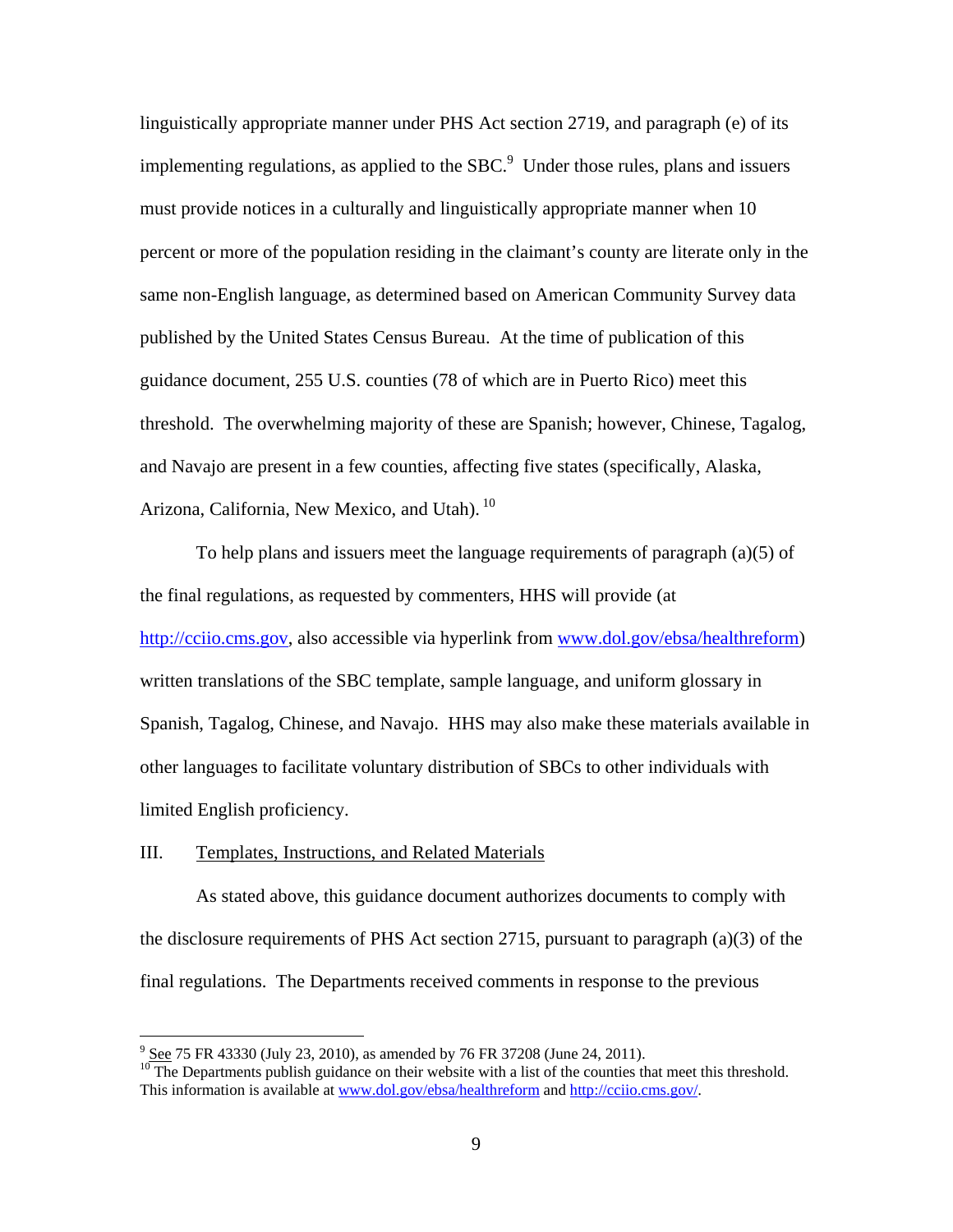guidance and proposed templates, instructions, and related materials.<sup>11</sup> These comments addressed specific issues related to the SBC template, instructions, samples, and the uniform glossary. After consideration of these comments, the Departments are announcing the availability of the following documents, available at http://cciio.cms.gov and www.dol.gov/ebsa/healthreform:

- 1. SBC template. The document is available in modifiable format (MS Word), as suggested by commenters for ease of use.
- 2. Sample completed SBC. This document was completed using information for sample health coverage and provides a general illustration of a completed SBC.
- 3. Instructions. For assistance in completing the SBC template, separate instructions are available for group health coverage and for individual health insurance coverage.
- 4. Why This Matters language. The SBC instructions include language that must be used when completing the "Why This Matters" column on the first page of the SBC template. Two language options are provided depending on whether the answer in the applicable row is "yes" or "no", according to the terms of the plan or coverage.
- 5. Coverage examples. This guidance document, together with information provided in Microsoft Excel format by HHS at http://cciio.cms.gov and accessible via hyperlink from www.dol.gov/ebsa/healthreform), provides all the information necessary to perform the coverage example calculations.

 $\overline{a}$ 

 $11$  76 FR 52475 (August 22, 2011).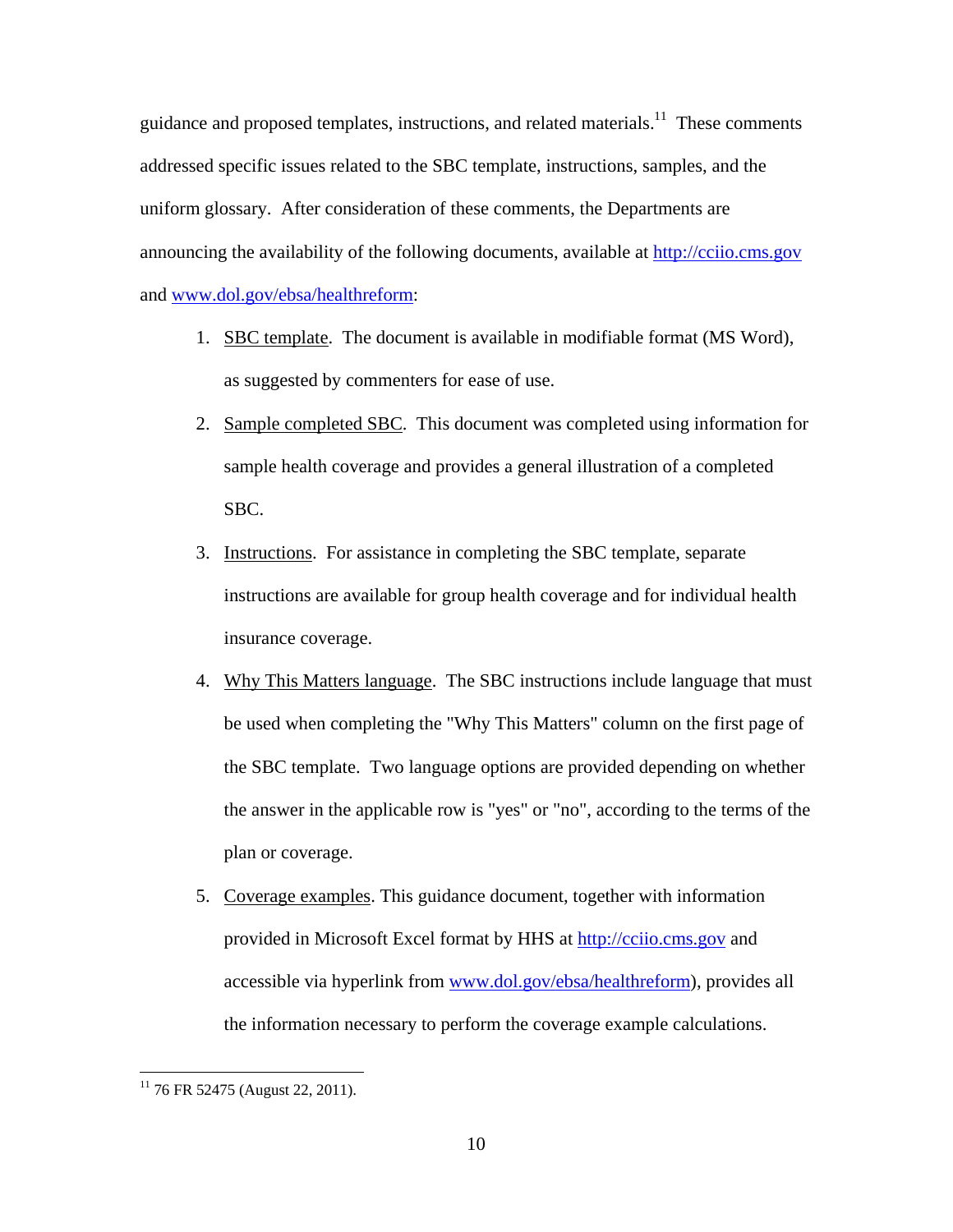6. Uniform glossary. The uniform glossary of health coverage and medical terms may not be modified by plans or issuers.

In revising the proposed template, instructions, and other materials, the Departments made several changes that were suggested in comments. Some of these changes were made at the request of self-insured plans, which commented that terminology in the SBC template was appropriate only for insured coverage. For example, terms such as "policy" and "insurer" have been changed to "coverage" and "plan", respectively. In addition, because rights to continue coverage vary based on many factors (including plan size, whether the plan is insured or self-insured, and State law), the description of rights to continue coverage has been modified to reference Federal and State protections more generally and include contact information for questions. Additionally, the data element in the proposed template labeled as "Policy Period" has been revised to be labeled as "Coverage Period." The instructions for this data element have also been updated, to allow for situations in which there is no known end date to the coverage period when the SBC is prepared, and for situations in which an updated SBC is being provided to satisfy the requirements of paragraph (b) of the final regulations, relating to notice of a modification. The Departments also revised the disclaimer language at the beginning of the uniform glossary, to make clear that the glossary is intended to be educational in nature and that the definitions contained in the glossary may not be the same as the definitions used by a particular plan or issuer.

Certain changes were also made to the SBC template and instructions for completing the template to conform to changes made in the final regulations. The final regulations eliminated premiums from the required content for the SBC document.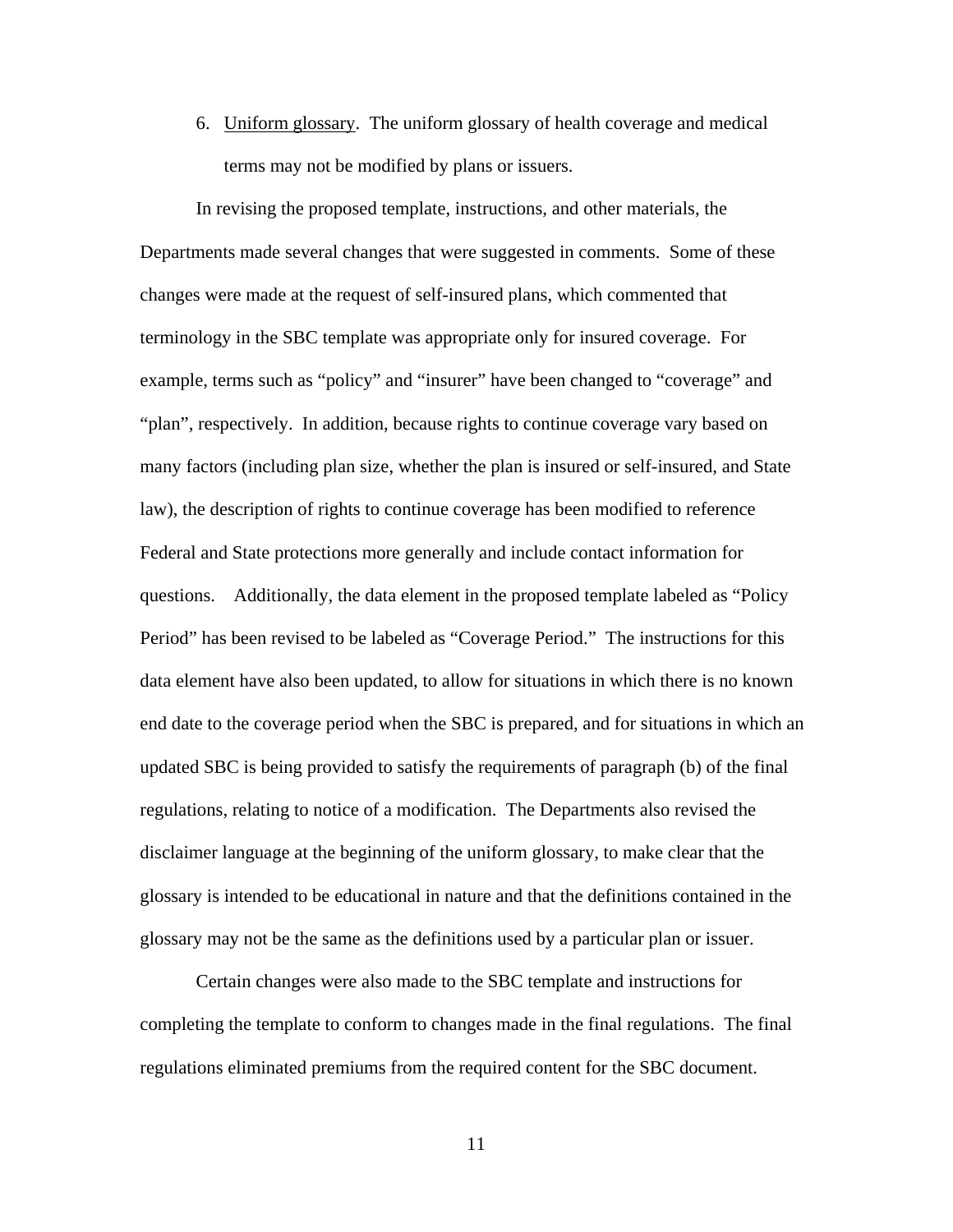Therefore, the row for communicating premium information has been removed from the SBC template document and the instructions for completing this section have also been removed. Additionally, language was added to the instructions to address expatriate plans and policies. Specifically, the new instruction allows an expatriate plan or policy to include a reference on the SBC template in the "Other Covered Services" box regarding where to find information about coverage provided outside of the United States.

Additional flexibility was also added to the instructions for completing the SBC template. The instructions specify that, to the extent a plan's terms that are required to be described in the SBC template cannot reasonably be described in a manner consistent with the template and instructions, the plan or issuer must accurately describe the relevant plan terms while using its best efforts to do so in a manner that is still as consistent with the instructions and template format as reasonably possible.

The Departments also reduced the number of coverage examples required for SBCs issued during the first year of applicability to two examples, having a baby (normal delivery) and managing type 2 diabetes (routine maintenance of a well-controlled condition). The breast cancer example has been removed from the template and HHS will be providing treatment and reimbursement information only to complete the coverage examples relating to having a baby and managing diabetes. Additionally, the Departments modified some of the language to clarify that the coverage examples are not intended to demonstrate costs for an actual, specific person (for example the "You Pay" language was changed to "Patient Pays").

Modifications were also made to the benefits scenarios. First, the underlying benefits scenarios were modified to more accurately reflect current accepted standards of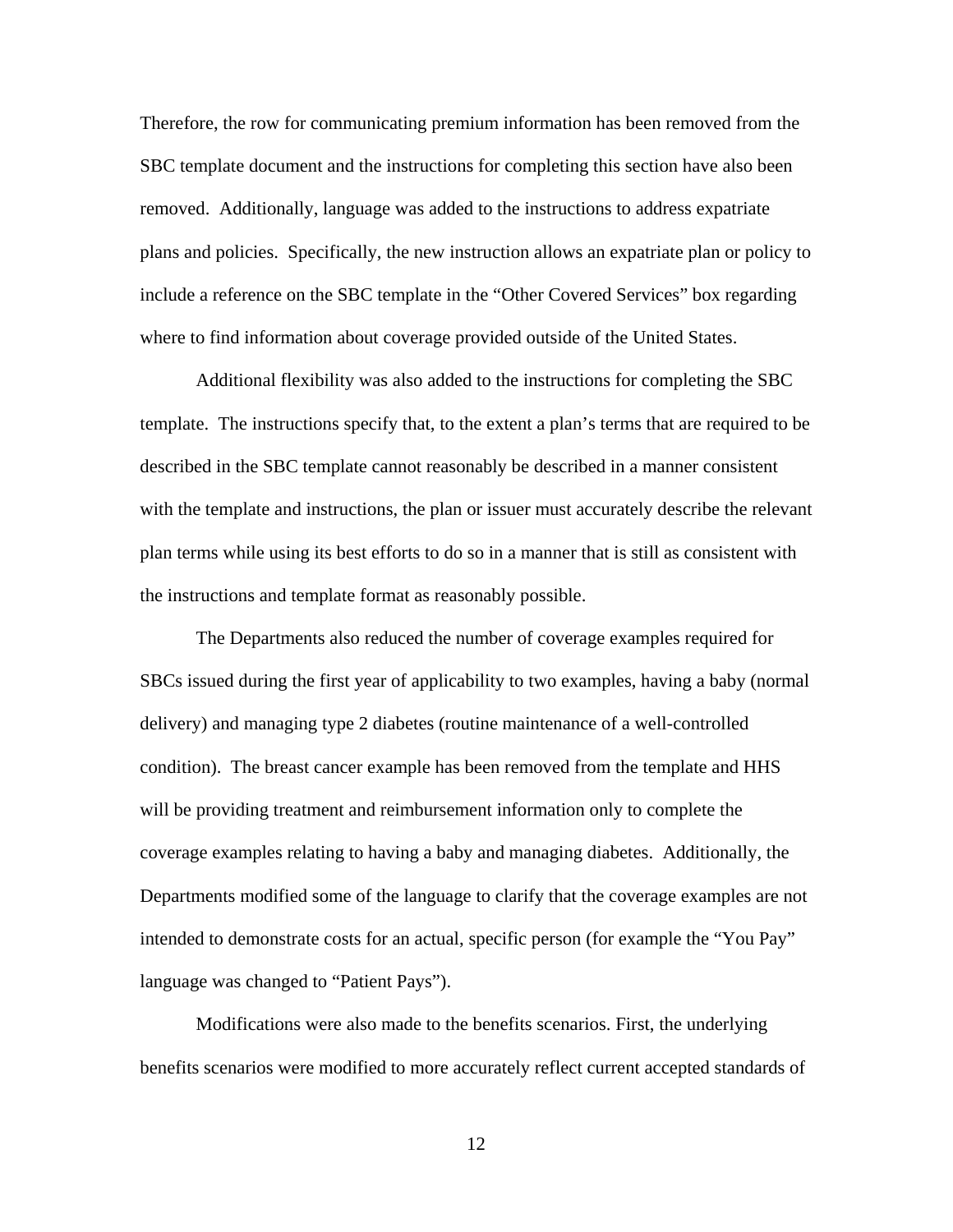care. For example, the proposed maternity scenario included two ultrasounds during the early stages of pregnancy, which is not necessary for a routine pregnancy, so the final scenario includes one ultrasound at 20 weeks. In addition, the final maternity scenario no longer includes some services that are clinically appropriate, but not clinically required, such as circumcision. In the proposed diabetes scenario, the metformin dosage was 1000 mg twice daily, which may not be appropriate for well-controlled type 2 diabetes. The final scenario now states that metformin dosage is 500 mg twice daily. In addition, the proposed diabetes scenario included two podiatrist office visits, which has been reduced to one annual visit, which is clinically appropriate for well-controlled type 2 diabetes. The pricing data in both scenarios (allowed amounts) has been refined to more closely reflect reimbursement rates in the private health insurance markets. The benefits scenario has also been updated to reflect correct coding practices, and HHS is now providing both ICD-9 and ICD-10 codes for the maternity scenario, in anticipation of the October 1, 2013 transition to ICD-10.

### IV. Paperwork Reduction Act

According to the Paperwork Reduction Act of 1995 (Pub. L. 104–13) (PRA), no persons are required to respond to a collection of information unless such collection displays a valid OMB control number. The Departments note that a Federal agency cannot conduct or sponsor a collection of information unless it is approved by OMB under the PRA, and displays a currently valid OMB control number, and the public is not required to respond to a collection of information unless it displays a currently valid OMB control number. *See* 44 U.S.C. 3507. Also, notwithstanding any other provisions of law, no person shall be subject to penalty for failing to comply with a collection of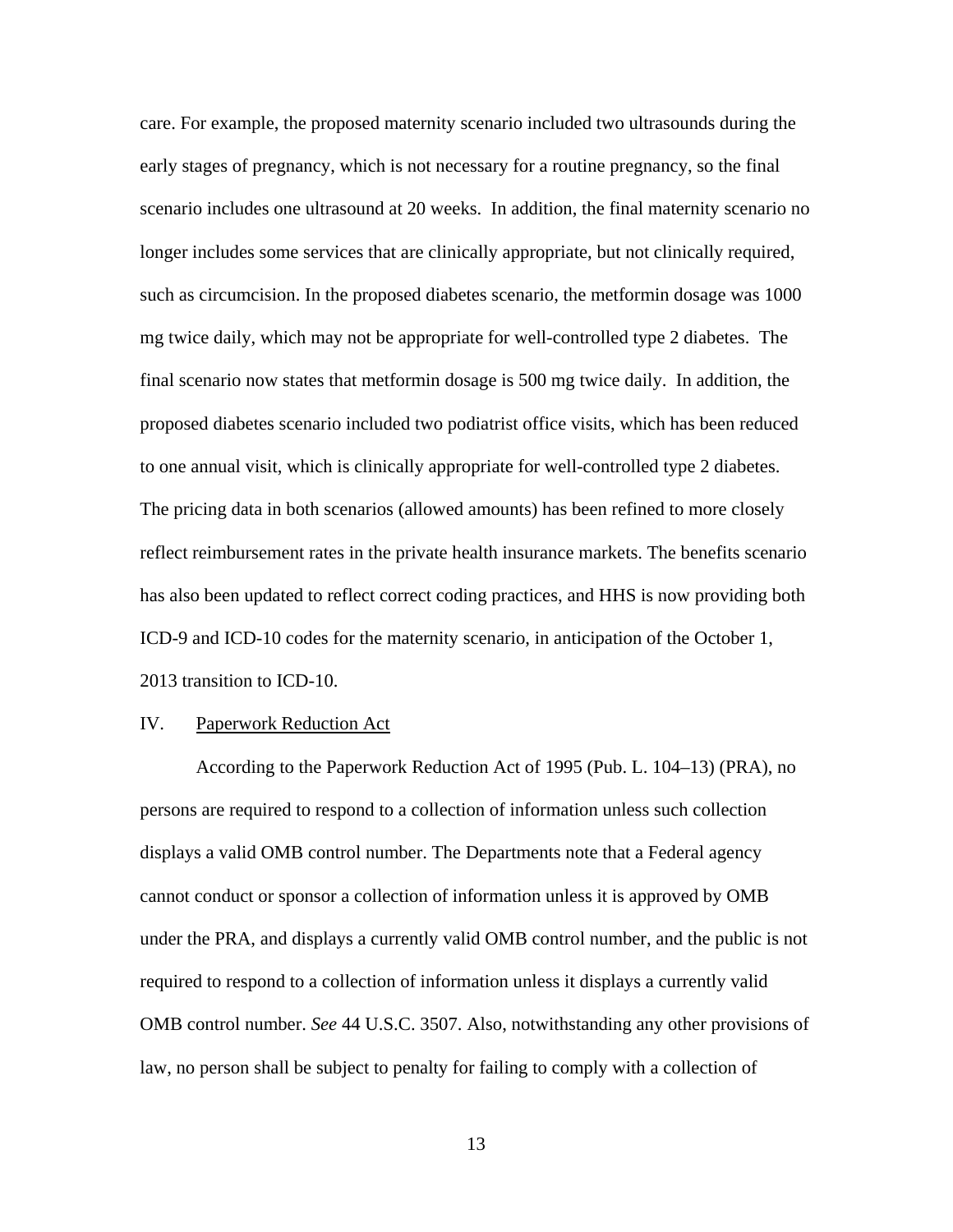information if the collection of information does not display a currently valid OMB control number. *See* 44 U.S.C. 3512.

This document relates to the information collection request (ICR) contained in final regulations titled ''Summary of Benefits and Coverage and the Uniform Glossary,'' which is published elsewhere in this issue of the **Federal Register**. For a discussion of the hour and cost burden associated with the ICR, please see those final regulations.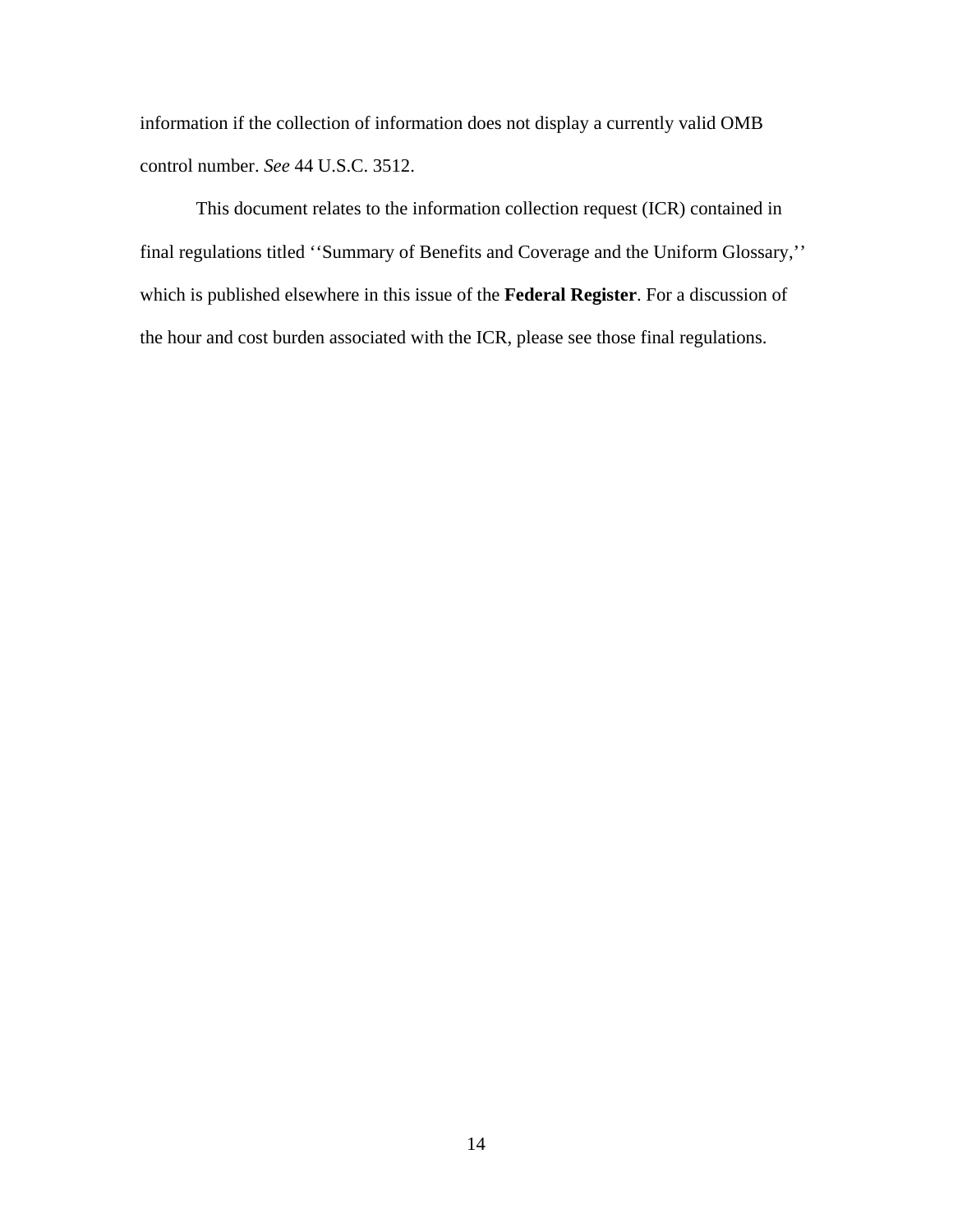Steven T. Miller Deputy Commissioner for Services and Enforcement, Internal Revenue Service.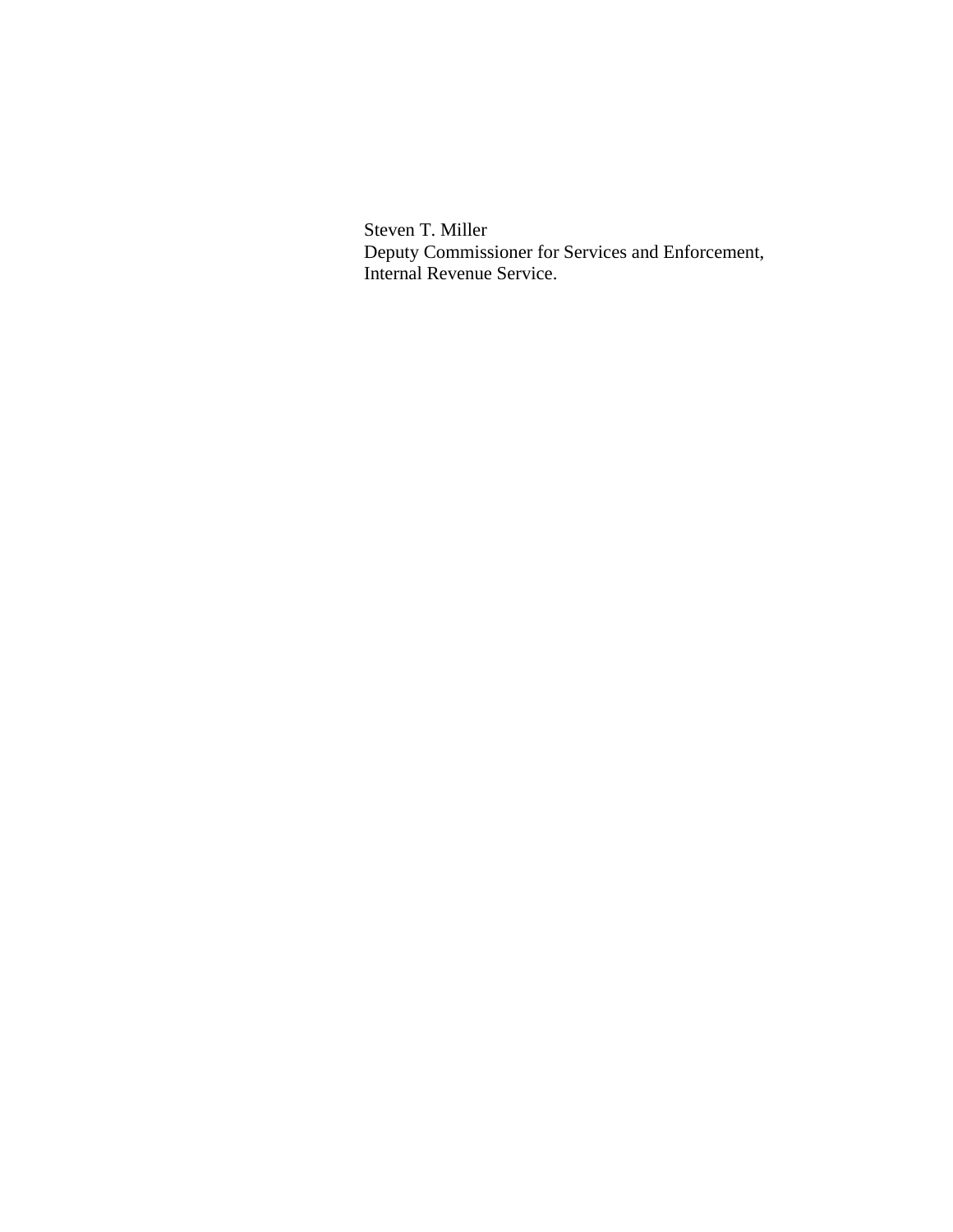Signed this  $7<sup>th</sup>$  day of February, 2012.

Phyllis C. Borzi Assistant Secretary Employee Benefits Security Administration Department of Labor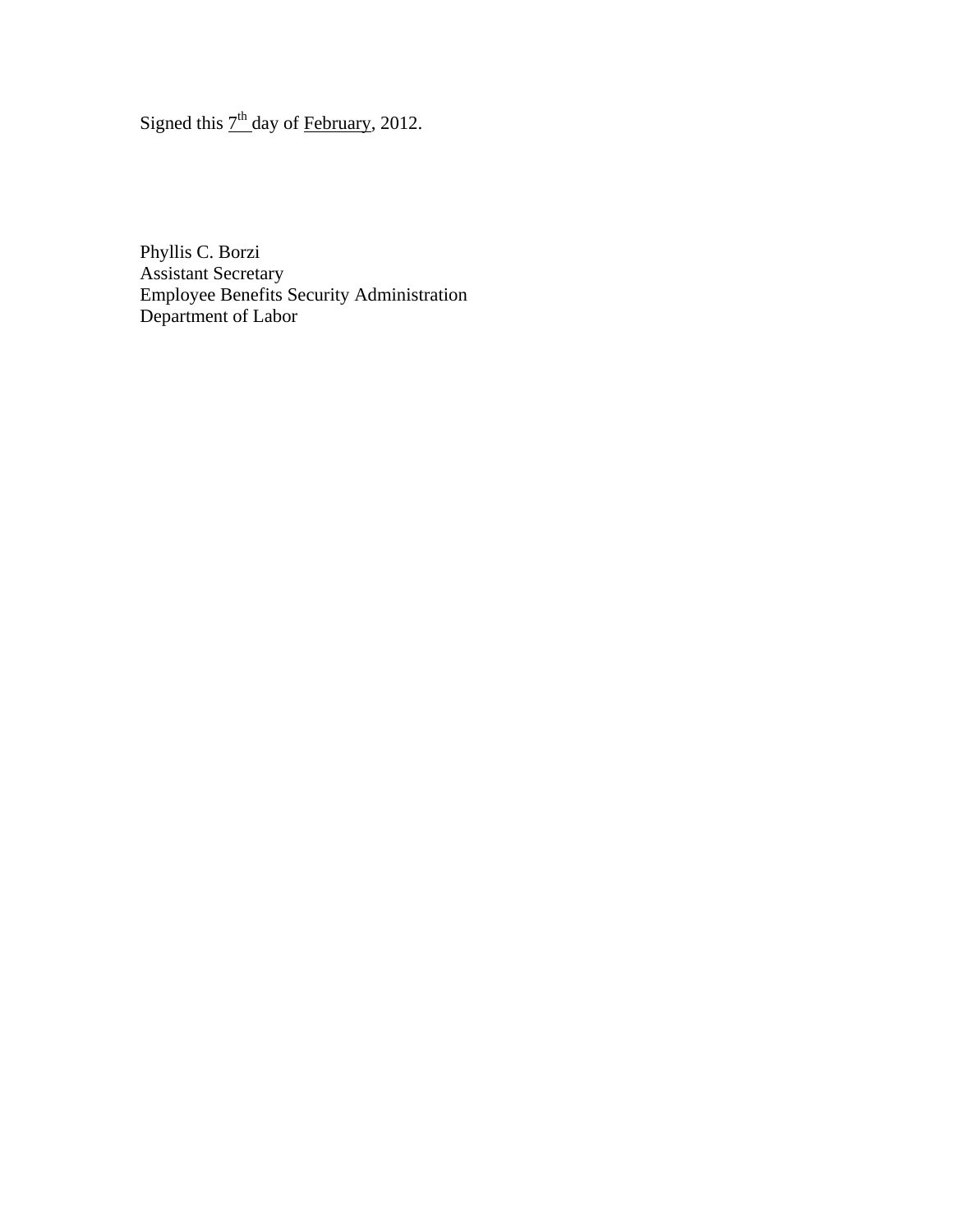CMS-9982-FN

Dated: February 6, 2012

**Marilyn Tavenner,**

 $\overline{\phantom{a}}$  , and the contract of the contract of the contract of the contract of the contract of the contract of the contract of the contract of the contract of the contract of the contract of the contract of the contrac

Acting Administrator,

Centers for Medicare & Medicaid Services.

Dated: February 6, 2012

**Kathleen Sebelius,** 

Secretary,

Department of Health and Human Services.

**\_\_\_\_\_\_\_\_\_\_\_\_\_\_\_\_\_\_\_\_\_\_\_\_\_\_\_\_\_\_\_\_\_\_\_\_\_\_\_\_** 

**BILLING CODE 4120-01-P**